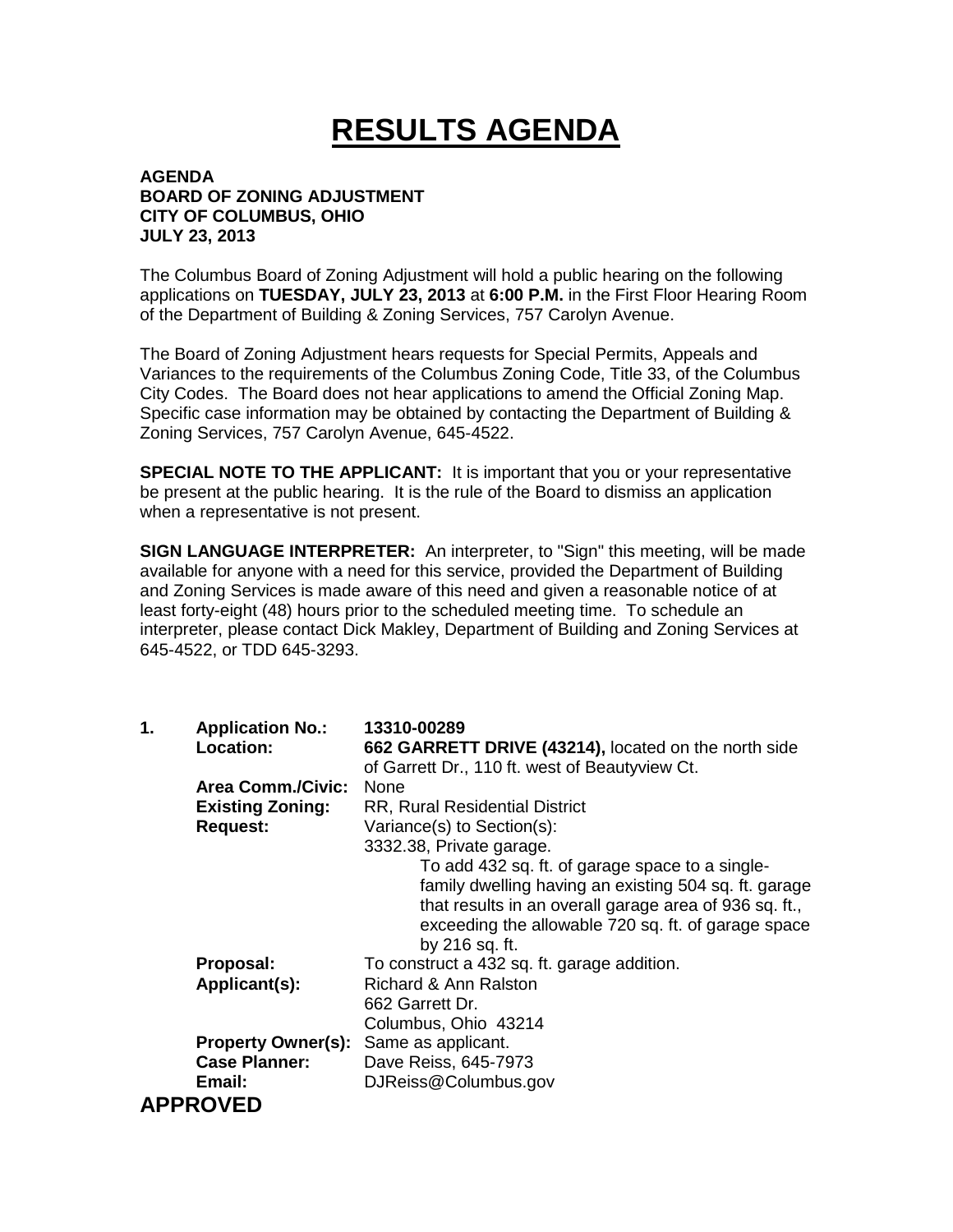| 2. | <b>Application No.:</b>   | 13310-00331                                                  |
|----|---------------------------|--------------------------------------------------------------|
|    | Location:                 | 324 DERING AVENUE (43207), located on the north side         |
|    |                           | of Dering Ave.,                                              |
|    |                           | Area Comm./Civic: Far South Area Commission                  |
|    | <b>Existing Zoning:</b>   | M, Manufacturing District                                    |
|    | <b>Request:</b>           | Variances(s) to Section(s):                                  |
|    |                           | 3363.24, Building lines in an M-manufacturing district.      |
|    |                           | To reduce the required building setback from 25 ft.          |
|    |                           | to $0$ ft.                                                   |
|    |                           | 3309.14, Height districts.                                   |
|    |                           | To increase the allowable height of a cooling tower          |
|    |                           | from $35$ ft. to 60 ft.                                      |
|    | Proposal:                 | To construct a building addition to an existing resin plant. |
|    | Applicant(s):             | Dan Yinger; c/o Capital Resin Corporation                    |
|    |                           | 324 Dering Ave.                                              |
|    |                           | Columbus, Ohio 43207                                         |
|    | <b>Property Owner(s):</b> | Hansen Properties, L.L.C.                                    |
|    |                           | 324 Dering Ave.                                              |
|    |                           | Columbus, Ohio 43207                                         |
|    | <b>Case Planner:</b>      | Dave Reiss, 645-7973                                         |
|    | Email:                    | DJReiss@Columbus.gov                                         |
|    |                           |                                                              |
|    | WITHDRAWN                 |                                                              |

| 3. | <b>Application No.:</b><br>Location: | 13310-00336<br>237 NORTH CHAMPION AVENUE (43203), located on |
|----|--------------------------------------|--------------------------------------------------------------|
|    |                                      | the west side of Champion Ave., at the terminii of           |
|    |                                      | Hawthorne Ave, and of Phale D. Hale Dr.                      |
|    | <b>Area Comm./Civic:</b>             | Near East                                                    |
|    | <b>Existing Zoning:</b>              | <b>ARLD, Apartment Residential District</b>                  |
|    | <b>Request:</b>                      | Variances(s) to Section(s):                                  |
|    |                                      |                                                              |
|    |                                      | 3333.11, ARLD area district requirements.                    |
|    |                                      | To reduce the area requirement for an apartment              |
|    |                                      | building from 2,500 sq. ft. per dwelling unit to 1,500       |
|    |                                      | sq. ft. per dwelling unit.                                   |
|    |                                      | 3333.24, Rear yard.                                          |
|    |                                      | To reduce the required rear yard from 25% of the             |
|    |                                      | total lot area to 15% of the total lot area.                 |
|    | Proposal:                            | To construct an apartment building.                          |
|    | Applicant(s):                        | Columbus Metropolitan Housing Authority; c/o Catherine       |
|    |                                      | Cunningham; Kegler, Brown, Hill & Ritter Co., L.P.A.         |
|    |                                      | 65 E. State St., Suite 1800                                  |
|    |                                      | Columbus, Ohio 43215                                         |
|    | <b>Property Owner(s):</b>            | Tom Williamson; c/o Columbus Metropolitan Housing            |
|    |                                      | Authority                                                    |
|    |                                      | 880 E. 11th Ave.                                             |
|    |                                      | Columbus, Ohio 43211                                         |
|    | <b>Case Planner:</b>                 | Dave Reiss, 645-7973                                         |
|    | Email:                               | DJReiss@Columbus.gov                                         |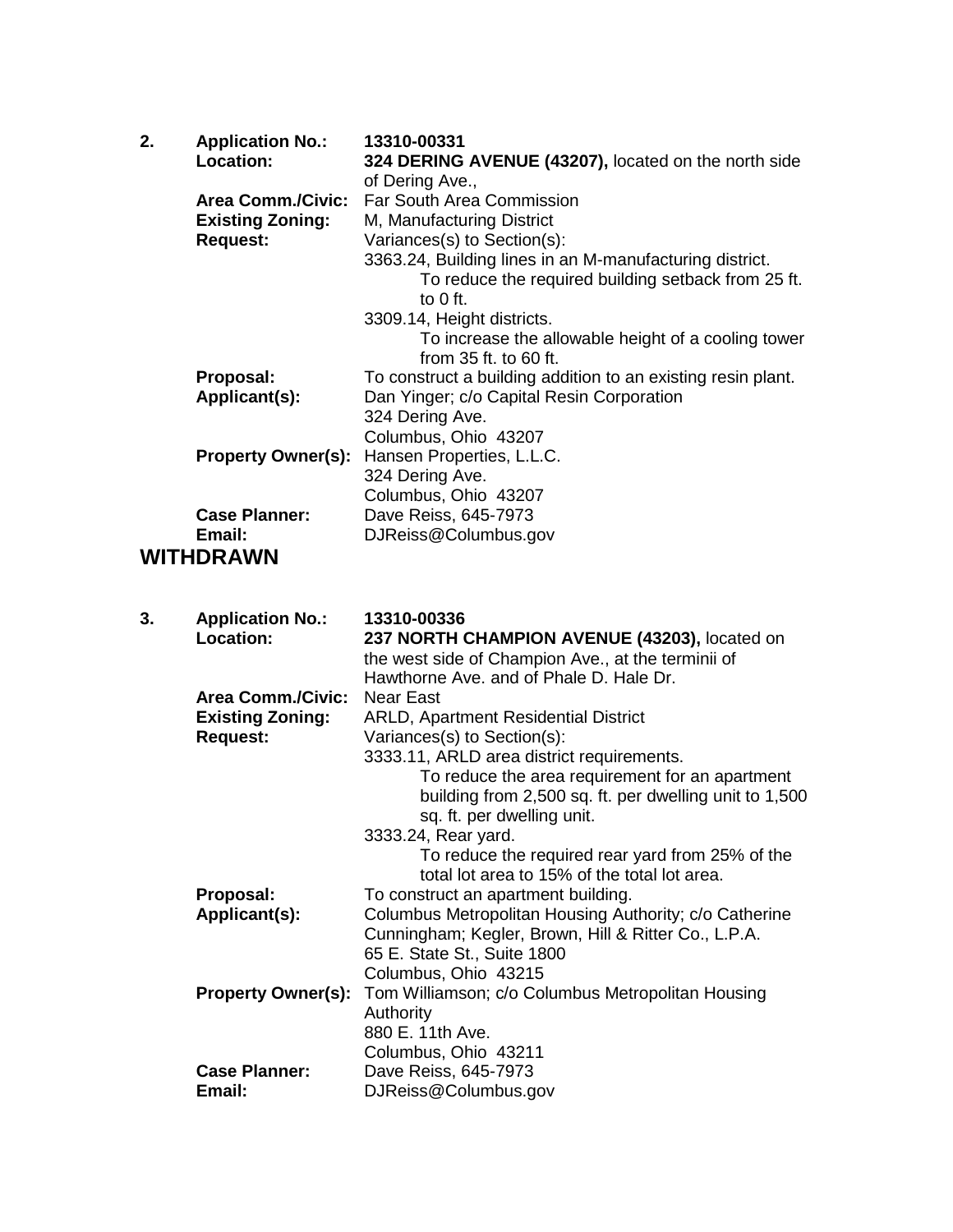## **APPROVED**

| 4. | <b>Application No.:</b>  | 13310-00392                                          |
|----|--------------------------|------------------------------------------------------|
|    | Location:                | 17 BUTTLES AVENUE (43215), located at the southwest  |
|    |                          | corner of Buttles Ave. and High Street               |
|    | <b>Area Comm./Civic:</b> | Victorian Village Commission                         |
|    | <b>Existing Zoning:</b>  | C-4, Commercial District                             |
|    | <b>Request:</b>          | Variance(s) to Section(s):                           |
|    |                          | 3312.49, Minimum numbers of parking spaces required. |
|    |                          | To reduce the minimum number of additional           |
|    |                          | parking spaces from 26 to 0                          |
|    | Proposal:                | A change of use from retail to restaurant.           |
|    | Applicant(s):            | Malika DeSilva                                       |
|    |                          | 558 West 2nd Avenue                                  |
|    |                          | Columbus, Ohio 43201                                 |
|    |                          | <b>Property Owner(s): The Wood Companies</b>         |
|    |                          | 21 West Hubbard Avenue, Ste D.                       |
|    |                          | Columbus, Ohio 43215                                 |
|    | <b>Case Planner:</b>     | Jamie Freise, 645-6350                               |
|    | Email:                   | JFFreise@Columbus.gov                                |
|    | <b>APPROVED</b>          |                                                      |

| 5. | <b>Application No.:</b>   | 13310-00455                                             |
|----|---------------------------|---------------------------------------------------------|
|    | Location:                 | 414 BENEDETTI AVENUE (43213), located at the            |
|    |                           | southeast corner of Benedetti Avenue and Stockton-Trail |
|    |                           | Way.                                                    |
|    | <b>Area Comm./Civic:</b>  | Far East Area Commission                                |
|    | <b>Existing Zoning:</b>   | PUD-8, Planned Unit Development District                |
|    | <b>Request:</b>           | Variance(s) to Section(s):                              |
|    |                           | 3311.09, Approved planned unit development districts    |
|    |                           | registered.                                             |
|    |                           | To allow a deck to encroach into a rear setback.        |
|    | Proposal:                 | To modify PUD development standards by constructing a   |
|    |                           | deck 8 feet into the 20' rear yard setback.             |
|    | Applicant(s):             | Matthias and Donna Held                                 |
|    |                           | 414 Benedetti Avenue                                    |
|    |                           | Columbus, Ohio 43213                                    |
|    | <b>Property Owner(s):</b> | Applicant                                               |
|    | <b>Case Planner:</b>      | Jamie Freise, 645-6350                                  |
|    | Email:                    | JFFreise@Columbus.gov                                   |
|    | <b>APPROVED</b>           |                                                         |